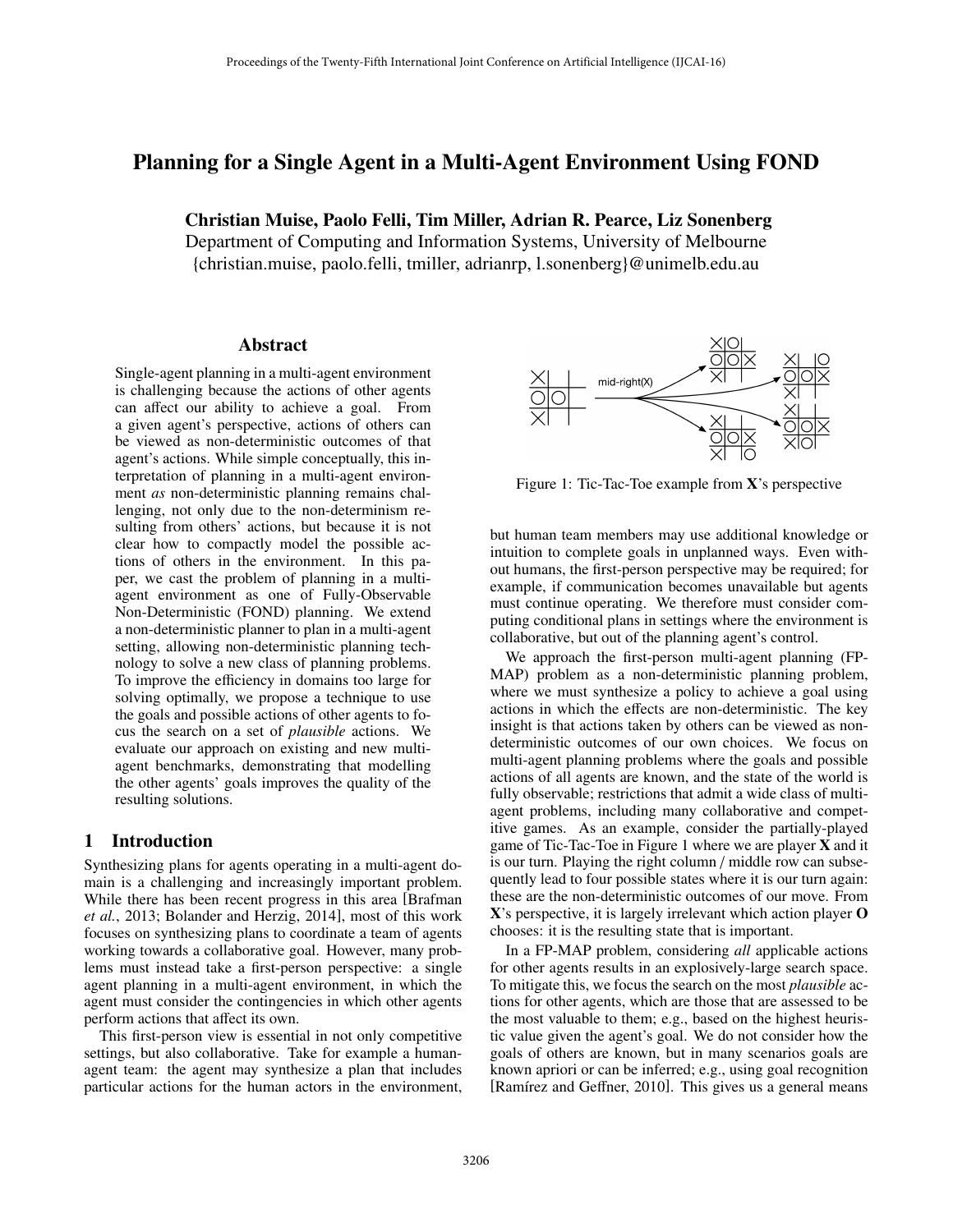to handle adversarial settings containing agents with conflicting or opposing goals, and cooperative settings containing agents with same goal as ours (e.g., on the same team); or a spectrum of heterogeneous agents with a variety of conflicting or matching goals. Note that we do not presume authority over our teammates, but instead plan for what they would plausibly do given their goal.

Given the complex nature of characterizing the joint actions that may be possible, using a FOND planner as a blackbox is infeasible. We instead modify the state-of-the-art FOND planner PRP [Muise *et al.*, 2012] to handle FP-MAP problems, and evaluate the approach on five new multi-agent domains adapted from existing problems. The evaluation assesses improvements made to the non-deterministic planner for the multi-agent setting, and demonstrates the capability to solve FP-MAP problems with existing planning technology.

# 2 Background

### 2.1 (FOND) Planning Notation

Here, we describe briefly the requisite planning background (cf. Ghallab et al. (2004) for a full treatment). A *Fully Observable Non-Deterministic* (FOND) planning problem consists of a tuple  $\langle \mathcal{F}, I, Goal, Act \rangle$ ;  $\mathcal{F}$  is a set of fluents, and we use S as the set of all possible states;  $\mathcal{I} \subseteq \mathcal{F}$  is the initial state;  $Goal \subseteq \mathcal{F}$  characterizes the goal to be achieved; and *Act* is the set of actions. An action  $a \in Act$  is a tuple  $\langle Pre_a, Eff_a \rangle$ where  $Pre_a \subseteq \mathcal{F}$  is the precondition (i.e., the fluents that must hold for *a* to be executable) and  $\text{Eff}_a$  is a set of one or more outcomes. Each  $e \in \text{Eff}_a$  contains a set of positive and negative effects that update the state of the world. After executing *a*, *exactly one* of  $e \in \text{Eff}_a$  occurs; the agent does not know which in advance, and so must plan for every contingency.

A solution is in the form of a policy *P* that maps the state of the world to an action:  $P : S \rightarrow Act$ . Executing a nondeterministic action in a state can potentially lead to several states. We say that a state *s'* is *reachable* from state *s* by the plan  $P$  if it is equal to  $s$  or if there exists some other state  $s''$ reachable from *s* such that *s'* is a possible successor to the execution of  $P(s'')$  in state  $s''$ .

*P* is a *weak plan* if there is some state that is reachable from I where *Goal* holds. *P* is a *strong cyclic plan* if for every state *s* that is reachable from  $I$ , there is another state reachable from *s* where *Goal* holds. Finally, *P* is a *strong plan* if it is a strong cyclic plan and no state *s* reachable from the initial state is reachable from the possible successors of *s* (i.e., a reachable cycle is impossible). Finally, the *all-outcomes determinization* of a FOND problem  $\langle F, I, Goal, Act \rangle$  is the classical planning problem  $\langle \mathcal{F}, I, Goal, Act_{AO} \rangle$  where  $Act_{AO}$ is defined as:  $Act_{AO} = {\langle Pre_a, \{e\} \rangle \mid a \in Act \text{ and } e \in Eff_a\}}$ 

# 2.2 A First-person View of Multi-agent Planning

We consider a first-person view of planning in a setting where the world is known fully and is observable to all agents. We assume a general framework where action execution for all agents occurs concurrently. This setting follows the NAPL syntax for multi-agent planning introduced in Jensen and Veloso (2000) and Bowling *et al.* (2003), but we make some notation changes for convenience. Formally, we define the multi-agent setting as follows:

Definition 1. First-person Multi-agent Planning Problem

A first-person multi-agent planning (FP-MAP) problem is a tuple  $\langle Ag, \mathcal{F}, I, G_{i=0\cdots |Ag|-1}, \mathcal{A}_{i=0\cdots |Ag|-1} \rangle$  where:

- *Ag* is the set of agents in the world, including the planning agent specially designated as 0;
- $\mathcal F$  and  $I$  are as before;
- $G_i \subseteq \mathcal{F}$  is the goal for agent  $i \in Ag$ ; and
- $\mathcal{A}_i$  is the finite set of actions agent *i* can execute.

The set of joint actions is the cross product of all individual actions:  $\mathcal{A} = \mathcal{A}_0 \times \cdots \times \mathcal{A}_{|A_{\mathcal{S}}|-1}$ . We will use lowercase letters to denote individual actions and capital letters to denote joint actions (e.g.,  $a \in \mathcal{A}_i$  and  $A \in \mathcal{A}$ ).  $A_i$  denotes the individual action  $a \in \mathcal{A}_i$  that agent *i* executes in the joint action *A*. Finally,  $\mathcal{A}_i^a \subseteq \mathcal{A}_i$  denotes the set of joint actions that are possible when agent *i* chooses to execute *a*.

Joint actions constitute a choice from each agent as to what individual action they perform. Every joint action  $A \in \mathcal{A}$  is a tuple  $\langle Pre_A, eff_A \rangle$  where  $Pre_A \subseteq \mathcal{F}$  dictates what must hold for  $A$  to be applicable, and eff<sub> $A$ </sub> is a single outcome of positive and negative effects.

For convenience, we assume that Pre*<sup>a</sup>* is defined for each individual action. We also make one other key assumption (following the same reasoning as [Bowling *et al.*, 2003]): *the applicability of an individual action should not depend on the individual actions of other agents*:

$$
\{A \mid A \in \mathcal{A} \land \text{Pre}_A \subseteq s\} = \prod_{i \in Ag} \{a \mid a \in \mathcal{A}_i \land \text{Pre}_a \subseteq s\} \quad (1)
$$

In a FP-MAP problem, the world is updated through the execution of a joint action. Like FOND, we use *Prog*(*s*, *A*) to indicate the state of the world that results in executing joint action *A* in state *s*. It is not restrictive to assume that  $A_i$  is defined for every joint action *A* and agent *i*, as we can introduce a 'noop' individual action as required, meaning that the agent does nothing. Every joint action has a single outcome, but from the perspective of a single agent, choosing an action can have potentially many outcomes (or consistent joint actions).

*From the planning agent* 0*'s perspective, choosing individual action*  $a \in \mathcal{A}_0$  *can result in any one of the applicable joint actions in* A*<sup>a</sup>* <sup>0</sup> *being executed.*

The planning agent's task in our FP-MAP setting is to synthesize a policy that maps states to actions from  $\mathcal{A}_0$  given the uncertainty of what other agents may do. The analogies to FOND solutions are direct, and formally we have:

#### Definition 2. FP-MAP Solution

Given a FP-MAP problem  $\langle Ag, \mathcal{F}, I, \mathcal{G}_{i=0\cdots |Ag|}, \mathcal{A}_{i=0\cdots |Ag|}\rangle$ , a solution for agent  $0 \in Ag$  is a partial policy  $Pol : S \rightarrow \mathcal{A}_0$ where *Pol*(*s*) is applicable in *s* whenever *Pol*(*s*) is defined.

Similar to FOND problems, we define notions of reachability and guarantees on the FP-MAP solution. We say that *s'*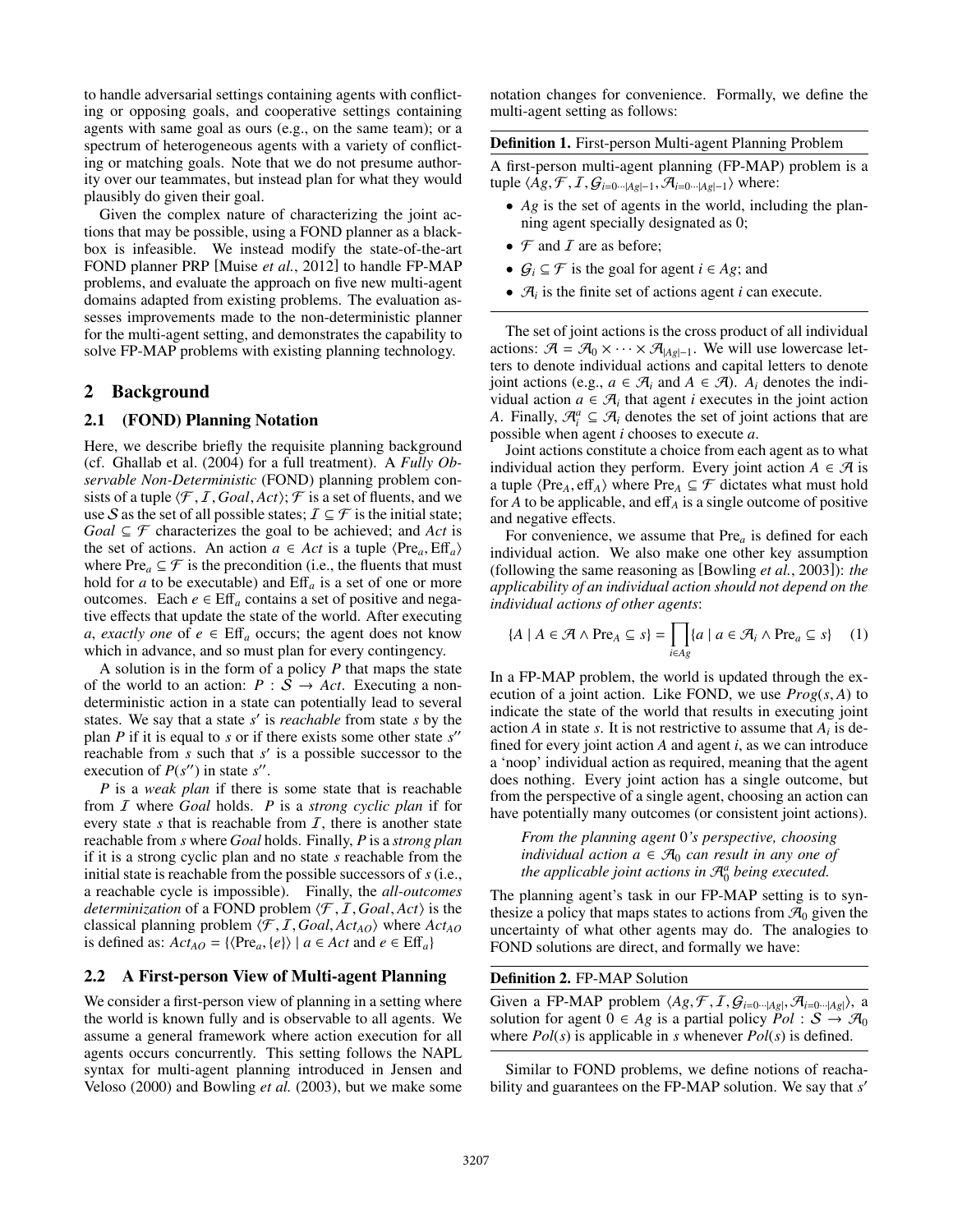#### Algorithm 1: Generate FP-MAP Strong Cyclic Plan

```
Input: FP-MAP Problem \langle Ag, \mathcal{F}, I, \mathcal{G}_{i=0\cdots |Ag|}, \mathcal{A}_{i=0\cdots |Ag|} \rangleOutput: Partial policy Pol
1 Initialize policy Pol
2 while Pol changes do
3 | if !CONTINUEPREVIOUSEPOCH() then
4 | Open = {\langle I, 0, 0 \rangle}; Seen = {};
5 while (Open \neq \emptyset) \wedge (!NewEpoch()) do<br>6 \langle s, dist, plaus \rangle = Open.pop();
6 \vert \langle s, dist, plaus \rangle = Open.pop();<br>7 if G_0 \not\subset s \wedge s \not\in Seen then
\begin{array}{c} 7 \\ 8 \end{array} if \mathcal{G}_0 \nsubseteq s \wedge s \notin \text{Seen} then<br>
\begin{array}{c} 8 \\ 1 \end{array}8 Seen.add(s);
9 if Pol(s) is undefined then
10 | | | GENPLANPAIRS(\langle \mathcal{F}, s, \mathcal{G}_0, \mathcal{A} \rangle, Pol);
11 \mid \mathbf{if} Pol(s) \text{ is defined then}12 for s0 2 GenerateMASuccessors(s, Pol(s)) do
13 \bigcup \bigcup Open.add(\langle s', dist + 1, Plaus(s'));
14 ProcessDeadends();
15 return P;
```
is *reachable* from *s* with *Pol* iff one of the following hold: (1) *s* is equivalent to  $s'$ ; (2) a state  $s''$  is reachable from *s* and  $s'$ is in turn reachable from  $s''$ ; or (3) there exists a joint action *A* such that  $Pol(s) = A_0$  and  $s' = Prog(s, A)$ . A policy *Pol* is *complete* iff  $Pol(\mathcal{I})$  is defined as well as every state reachable from I with *Pol*. A policy for a FP-MAP problem can be weak, strong, or strong cyclic. Note that the other agents in the environment may inherently be unfair; i.e., they may not execute every possible action with non-zero probability.

### 3 Approach

#### 3.1 MAP as FOND

Our method of solving MAP problems as FOND is straightforward on the surface, but powerful in practice: *we view the set of possible states that result from other agents' actions as non-deterministic outcomes to the planning agent's own choice of action*. Not all FOND planners are built using the same solving technique, but many approaches (e.g., NDP [Alford *et al.*, 2014], FIP [Fu *et al.*, 2011], and PRP [Muise *et al.*, 2012]) build a policy by exploring the reachable state space and augmenting the policy with new plan fragments (i.e., weak plans) when encountering a new state (see Muise *et al.* (2012) for a deeper discussion). The key changes we make for the FP-MAP setting are to define suitable replacements for creating weak plans (GENPLANPAIRS) and successor states (GENERATESUCCESSORS). Algorithm 1 shows our algorithm with additional elements. These are the core methods used in the FP-MAP setting (further details are given below):

- GENPLANPAIRS( $\langle \mathcal{F}, s, \mathcal{G}_0, \mathcal{A} \rangle$ , *Pol*): Solves the classical planning problem where the actions correspond to every joint action in  $\mathcal A$  and the goal used is  $\mathcal G_0$ .
- GENERATEMASUCCESSORS(s, a): Returns the set of states possible after executing any of the joint actions possible given that agent 0 executes individual *a* in state *s*:

$$
\{Prog(s,A)\mid A\in\mathcal{A}_0^a\}
$$

• PROCESSDEADENDS(): Records the deadends and creates a *forbidden state-action pair*, so that future iterations of the outer loop can avoid joint actions that have at least one outcome leading to any of the deadends.

As an example, consider our Tic-Tac-Toe scenario in Figure 1. One omnipotent strategy is to play in the top-middle spot in lieu of middle-right, as it brings us close to winning with the top row. However, this leaves player O with a winning move at middle-right (a deadend). Our forbidden state-action procedure creates rules that forbid every move other than playing the one shown that blocks O from winning. In fact, with the deadend generalization already in PRP, our modified forbidden state-action pairs will create a template of the form shown in Figure 2a – no matter what the rest of the board is like  $(\star)$  indicates any value of the spot), if player O is about to win on the middle row then we block.

#### 3.2 Focusing the Policy Search

Thusfar, we only use the goal for agent 0, which is acceptable when we can derive a strong plan for agent 0. In practice though, this is often not the case. Here we consider how to focus the search for a policy in two complementary ways when a guaranteed solution is not possible: (1) address states that we are likely to encounter early; and (2) address states that are more likely to be reached. We achieve both by modifying how states are selected (cf. Alg 1 / line 6).

Traditionally, PRP uses a stack for *Open*. Here, we use a priority queue that selects the most *plausible* states, and then selects one among those that minimizes the distance from the initial state (breaking ties arbitrarily). The second criterion involves simple bookkeeping when we add new states to the open list (cf. line 13), and is useful when a complete solution cannot be fully computed. We focus our attention on the criterion of plausibility. Note that one option for further exploration is to be more aggressive in our handling of plausible states and *prune* those states that are not plausible.

There are many ways to define plausibility, and in this work we investigate one of these: *goal-based plausibility*. When the planner determines the set of possible successors using GENERATEMASUCCESSORS $(s, a)$ , these successors are ranked from the most to least plausible by reasoning *as if* we were the other agents in the domain (i.e., using their goal). Formally, the plausibility score of each successor is computed as follows (where lower is more plausible):

$$
Plaus(s) = \sum_{i \in Ag \setminus \{0\}} h(s, \mathcal{G}_i)
$$

The heuristic function  $h(s, G_i)$  can be any admissible or inadmissible classical heuristic in the omnipotent equivalent of the FP-MAP problem; that is, for computing  $h(s, G_i)$  we assume that  $\mathcal{A}_i$  coincides with  $\mathcal{A}_i$ . In practice we use the common  $h_{FF}$  heuristic [Hoffmann and Nebel, 2001] as it is computationally efficient, and leave investigating other options as future work. Once we have determined *Plaus(s')* for all  $s' \in \text{GenerATEMASUCCESSORS}(s, a)$ , we re-map the values from 1 to  $|G$ ENERATEMASUCCESSORS $(s, a)$ . Then,  $Plaus(s) = k$ indicates that *s* was the  $k^{th}$  most plausible outcome of an action agent 0 decided to execute. Note that in the calculation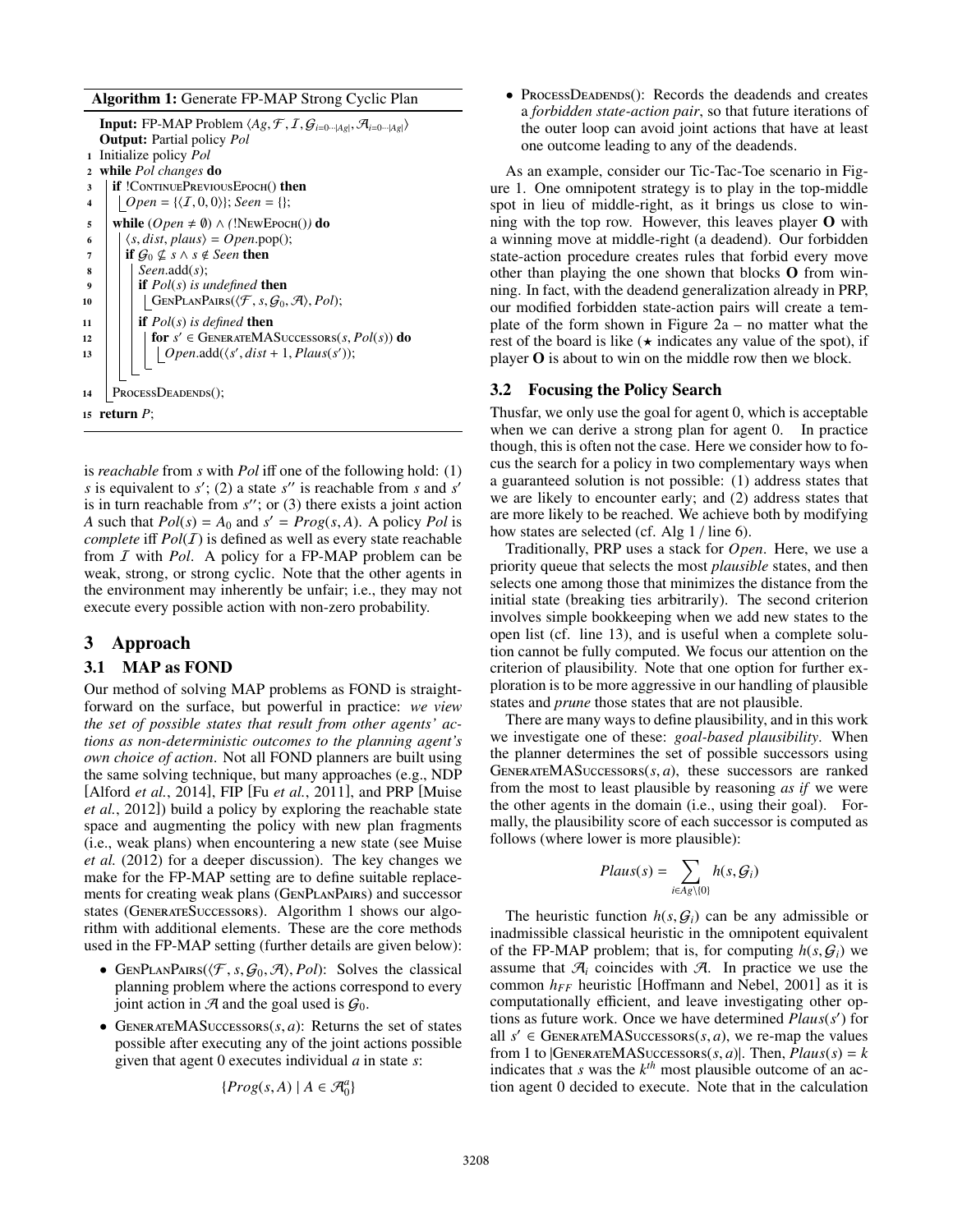

Figure 2: Example configurations for the Tic-Tac-Toe (partial state), Sokoban, Breakthrough and Connect4 domains.

of *Plaus*, we do not include the heuristic for agent 0, as the individual action for agent 0 will already be chosen.

Combining the above, line 6 selects states that first minimize the remapped *Plaus*(*s*) score, and then minimize the distance that the planner has gone from I to reach *s* in the search for a policy. As a result, all states that are considered most plausible will be investigated first (ties broken on those states we are likely to see earlier on during execution).

### 3.3 Planning in Epochs

Rather than backtrack, PRP records deadend information during the search and then uses that information in subsequent iterations of the outer loop to avoid falling into the same traps. While effective in many FOND domains, this strategy can be damaging in problems that are too difficult to solve fully.

*If a single pass of the outer loop exhausts the planner resources, then little deadend information will be used during the search.*

This situation is particularly problematic where a decision early in the search can be detrimental to performance (e.g., making a bad move early in a 2-player game). To remedy this, we introduce *epochs* for the planning process. Given a time limit of *T* seconds and a bound of *k* epochs, we allow a single pass of the loop in Algorithm 1 on line 2 to run for *T*/*k* seconds before we process the deadends on line 14 and complete another pass. We must be cautious, however, and avoid handicapping the planner if it has the ability to fully solve the problem. We thus use the following strategy:

- If no deadends are found during the previous pass, the search resumes where it left off (cf. line 3).
- If one epoch finishes early, the next epoch is allotted the remaining time.
- If all *k* epochs have occurred and time remains, the planner continues as normal.
- Half of the total time given to the planner is allocated to 5 epochs (a value that proved most effective across the range of benchmarks). The remainder performs one final pass of the incumbent policy with deadend avoidance disabled, allowing a "best effort" response for any state that the policy does not handle (i.e., do *something* that could succeed, even if it may fail).

The combination of the above finds complete solutions for problems that are small enough to do so, while developing effective strategies for problems that are prohibitively large.

# 4 Evaluation

We modified the FOND planner PRP as described above to create MA-PRP, and enabled it to parse custom PDDL that specifies the agents and their goals. To simplify the expression of joint actions, the domains enforce a round-robin execution of the agents. This setup is similar to the round robin games specified in the Game Description Logic [Love *et al.*, 2008], and allows us to adhere to Equation (1) effectively.

As our approach opens planning to a new class of problems, there are no publicly available FP-MAP benchmarks to evaluate on as far as we are aware. Instead, we provide a suite of new benchmark problems for five domains: Blocksworld, Sokoban, Tic-Tac-Toe, Breakthrough, and Connect4. We use these to evaluate our proposed strategies for mitigating nondeterminism, and the general ability of the planner to solve fully-observable FP-MAP problems.

We ran several planner configurations to generate the policies for a single planning agent, and we tested the generated policies using 100 simulated trials. Moves for other agents were selected by taking the best applicable action measured using 500 monte-carlo roll-outs per action in the current state, with the stopping condition set to the agent's goal.

The general average success rate for each of the problems and a representative selection of the planner configurations is shown in Figure 3. Some setups did not show anything interesting in most cases, so are omitted for readability; although some are presented later in Table 1. Every run was limited to 2Gb memory and 30min time limit (unless otherwise specified). If the planner did not finish in the time provided, the best incumbent policy computed thus-far was used. The following planner configurations were considered: (30min) MA-PRP with 5 epochs and smart priority list (cf. Sec 3.2); ([3min|30sec]) reduced time limit; (1-Epoch) same as 30min with only one epoch; ([Plausible|Distance|Stack] OL) same as 30min with only action plausibility (respectively distance from initial state and original LIFO) used for the open list.

Blocksworld The Blocksworld domain includes the first 10 problems from the benchmark in the 2008 International Planning Competition (IPC), with roughly 5 blocks and three new agents included in addition to the planning agent to evaluate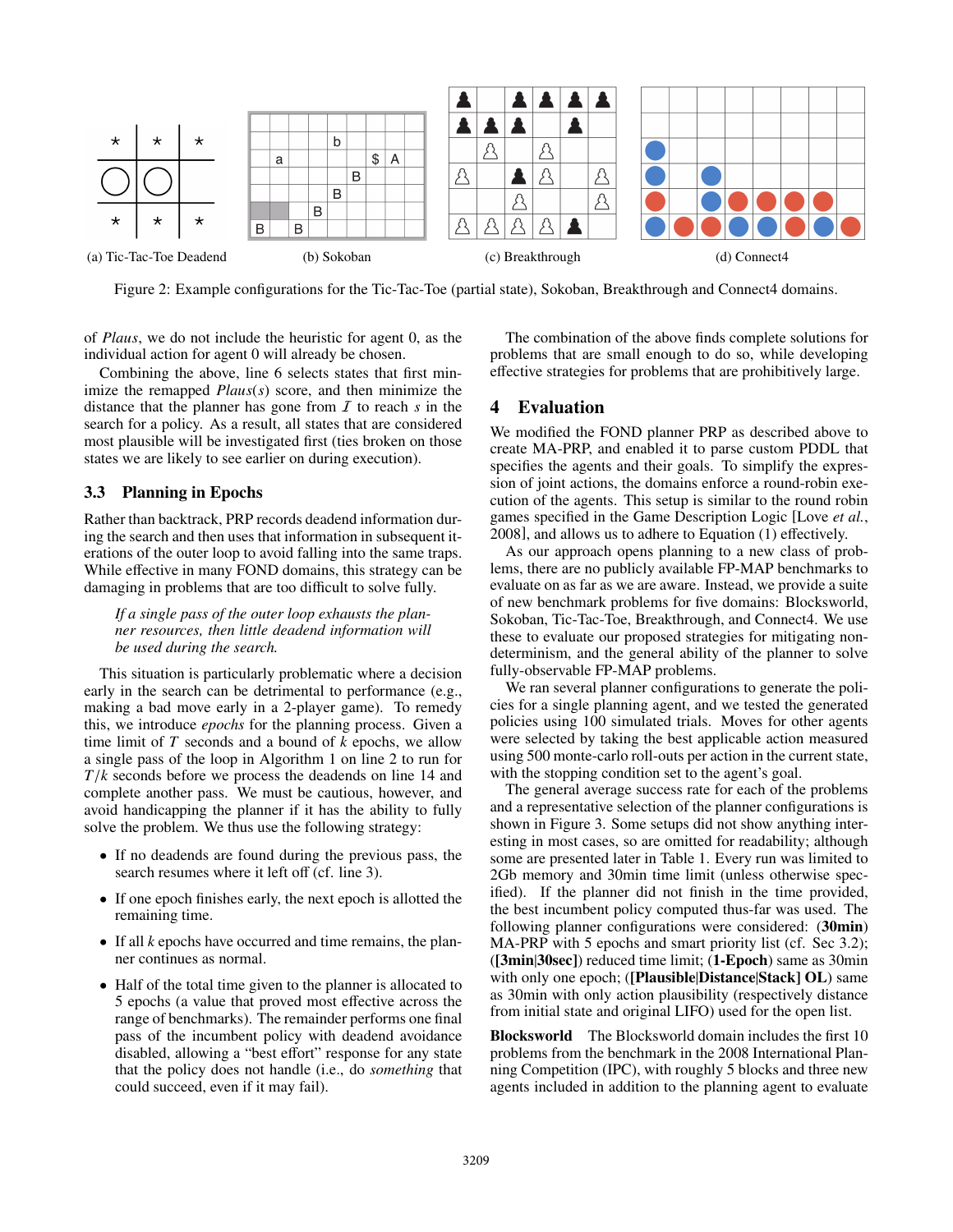

Figure 3: Average number of successful runs for all five domains for four representative planner configurations.

with a range of heterogeneous agents: (1) The friend agent has the same goal as us. (2) The **opponent** agent has a conflicting goal. (3) The **stranger** agent has non-interacting goal.

In general the success rate ranged from 10% to 20% for the 30min configuration, with the other configurations not far behind in performance (cf. Figure 3). The interesting aspect of this domain is what happens with the *unsuccessful* trials: a deadlock situation occurred in the vast majority of trials, and the trials ended only after a set limit of actions was reached.

Recall that we build plans under the assumption of "fairness" [Cimatti *et al.*, 2003]: every outcome has some chance of happening. In some domains, this optimistic assumption does not hurt (e.g., in games that we rarely or never see the same state twice). The Blocksworld domain, however, is inherently "unfair". This would be common across adversarial settings. Even if all of the agents shared the same goal, deadlocks may still occur; e.g., if everyone expects someone else to pick up the next block, all agents would idle indefinitely.

Sokoban We extended the Sokoban domain so that the planning agent and a competitive opponent must push a single box each to a different location. Across the five problems in the benchmark, the opponent agent starts at decreasing distances from both our starting location and the block (i.e., in problem p1 the other agent cannot interfere, while in problem p5 the other agent can interfere to a large extent). Figure 2b shows the layout of the Sokoban instances. The planning agent is player A pushing the block \$ to location a, while the opponent starts in one of the B locations and must push the same block to location b.

We found an interesting transition for the problem difficulty when the opponent agent was directly below their goal location; demonstrated by the dip in success rate seen in Figure 3 for problem p3. In the later problems, the opponent's monte-carlo simulation concludes that it is best if A pushes the block part of the way (note that B's monte-carlo roll-outs do not consider A's goal). However in problem p3, the opponent proceeds under the assumption that they should move the block themselves to b, thus causing trouble for agent A.

As for the planner configurations, we found that the 1- Epoch performed as well as the 30min configuration, and outperformed it in a few problems. This is due to a good policy computed initially not being recognized as having the best chance of success in the 30min configuration. The 1-Epoch configuration never finishes a single pass of the outer loop in Algorithm 1, and so uses the first and only policy computed. In the Sokoban domain, there is no way to guarantee that the goal is achieved, and the deadend handling discards the initial policy in lieu of later ones that avoid recognized deadends. This motivates the need for better assessment of policy quality in the multi-agent setting, which currently uses a naive approach of random roll-outs using the planning agent's goal.

Tic-Tac-Toe For Tic-Tac-Toe, we considered three variations on the common setup:

- 1. We play second, the board starts open, and the goal is to not lose the game (i.e., do not let the opponent win).
- 2. Standard setup with us first trying to win.
- 3. We play  $X$ , the board starts with  $X/O$  in the left / middle cells on the bottom row, and the goal is to win.

The opponent's goal is always for them to win. A complete solution (i.e., one that guarantees the goal is achieved) was found for the first and third problems in every planner configuration. The success rate varies for the second problem, but these rates are largely uninformative as the game is too small to adequately distinguish between good and bad policies; an arbitrary choice in the first move yields wildly different results. The standard configuration poses an interesting challenge, as there is no play that can guarantee a win. There is no distinction between losing by a wide margin and drawing a game: if we cannot win in problem 2, then the state is a deadend. Tic-Tac-Toe falls under a generalization of goal achievement where we would like to satisfy a hierarchy of objectives: e.g., I would like to win, and otherwise draw.

Breakthrough The Breakthrough domain is a two-player game from the general game playing contest [Love *et al.*, 2008] that involves moving chess pawns from one end of the board to the other. The winner is the first player to get a pawn to the other side of the board (see an example in Figure 2c where black wins). The starting configuration is two rows of pawns, and the standard chess mechanics apply.

We report the results for every planner configuration in the left column of Table 1. We see a marked improvement when we enable the concepts introduced in Section 3.2. 30sec leads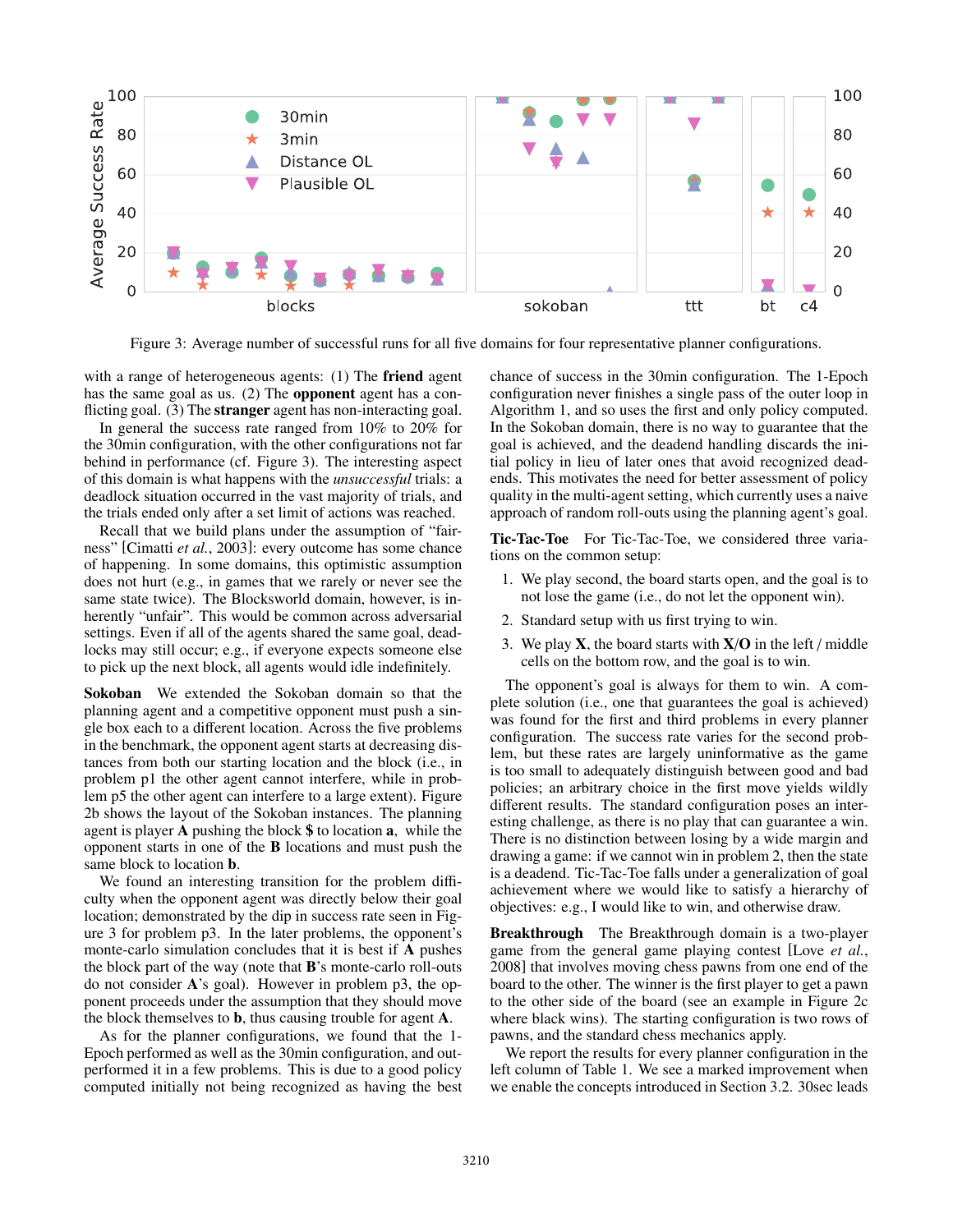| Configuration     | <b>Breakthrough</b> | Connect <sub>4</sub> |
|-------------------|---------------------|----------------------|
| 30 <sub>min</sub> | 54.7                | 49.9                 |
| 3min              | 40.8                | 40.9                 |
| 30sec             | 25.9                | 1.8                  |
| 1-Epoch           | 53.8                | 3.4                  |
| Plausible OL      | 3.1                 | 0.5                  |
| Distance OL       | 3.8                 |                      |
| <b>Stack OL</b>   | mem                 |                      |

Table 1: Average success rates for the various configurations.

to only 25.9% of the trials succeeding compared to 54.7% in the 30min configuration. The 1-Epoch configuration does well, as there are no shallow deadends in this domain. The alternate forms of open list perform poorly: the Plausibleonly and Distance-only versions have less than 4% success while the original Stack open list runs out of memory.

Connect4 The final domain is another from the general game playing contest: Connect4. Starting with an empty board, players take turns dropping tokens in a column with the aim of getting four in a row (vertical, horizontal, or diagonal), such as in Figure 2d. Table 1 outlines the results.

Again, the alternate open list types perform poorly. However, note that the performance of 1-Epoch and 30sec configurations have dropped substantially as well. The reason is that there are a number of deadends early in the game. Even with 5 epochs, 30 seconds is not enough time to detect these, but given more time they are properly identified and avoided in future epochs. The Connect4 domain shows the full potential of the methods we introduce, as it is difficult for the planner to finish even a single epoch in a reasonable amount of time. Both the Breakthrough and Connect4 domains have the property of never reaching the same state twice, and so fairness is not an issue. Further, unlike the Sokoban domain, policies from future epochs are always better to use in these domains, as they mitigate bad moves early in the game.

### 5 Related Work

A similar thread of research for multi-agent planning can be found in the probabilistic planning literature. In particular, Decentralized Partially Observable Markov Decision Processes (DecPOMDPs) aim to model distributed multi-agent planning [Bernstein *et al.*, 2002], and subsequent related formalisms have been introduced to model the qualitative case with QDecPOMDPs [Brafman *et al.*, 2013] as well as the iterative case with I-POMDPs that captures the expected behaviour of the other agents [Gmytrasiewicz and Doshi, 2005]. While similar in spirit, the realization of the framework, and the techniques used to solve the problems, are quite different from what we present here.

The FP-MAP formalism is most related to the work of Jensen and Veloso (2000), although the solution techniques are vastly different. In a fashion similar to FP-MAP, planning is conducted from the perspective of a single agent in a multi-agent environment, including the possibility of non-deternministic actions. On the other hand, many multiagent planning frameworks assume a form of omnipotence in the planning process: the planning agent has full control over the other agents in the domain (e.g., [Brenner, 2003; Brafman and Domshlak, 2008; Kovacs, 2012]). Under this umbrella, various avenues have been explored to plan with privacy-based constraints [Bonisoli *et al.*, 2014; Brafman, 2015] or plan with explicit representation of the agents belief [Kominis and Geffner, 2015; Muise et al., 2015]. However, the assumption of omnipotence is a common thread between many multi-agent formalisms.

This work is in contrast with treating the environment and the other agents as an explicit adversary, which is the idea behind game structures used in verification [Piterman *et al.*, 2006]. This is in turn at the base of ATL interpretation structures [Alur *et al.*, 2002], in which a successor state is selected depending on the action that each agent performs. The latter approach is the one captured by the notion of joint stateaction pairs in Bowling et al. (2003). Although conceptually different, these two approaches allow one to model actions whose effects are not completely determined by the state of the world. The high level concepts we use (e.g., treating agent actions as non-determinism) are also found in game theory formalisms such as extensive form games [Aumann and Hart, 1992]. However, the game theory techniques could not be practically used on the domains we are interested in, as the states are too many to enumerate.

Finally, the work of Bowling *et al.* (2003) considers a setting similar to ours where the goals of the other agents are known. The distinction, however, is that they use the model of agents' goals to devise a game-theoretic notion of equilibria for the agents, whereas we use the information to improve the efficiency of reasoning.

### 6 Summary

In this work, we presented a novel application of nondeterministic planning in multi-agent environments based on the intuition that actions taken by others can be viewed as non-deterministic outcomes of our own choices. The main contribution of our work is the realization of this intuition in order to leverage the recent advances in non-deterministic planning for solving problems in a multi-agent setting. A second key contribution is a means to focus the search on actions for other agents that are *plausible* given their goal. We demonstrated the ability of our approach to solve multi-agent problems on a new suite of benchmarks that include both collaborative and competitive tasks.

The connection that we make between multi-agent planning and FOND planning presents an exciting initial step towards a range of more sophisticated techniques. The generality of a plausibility function opens the door to techniques ranging from nested simulations to online learning methods that model other agents. It also provides an avenue to incorporate UCT and sample-based approaches (e.g., the PROST planner [Keller and Eyerich, 2012]) with the more systematic search used by determinization-based planners such as PRP. One such opportunity is to use UCT as a mechanism for determining plausibility, and another is to use the plans produced by MA-PRP as guidance for UCT.